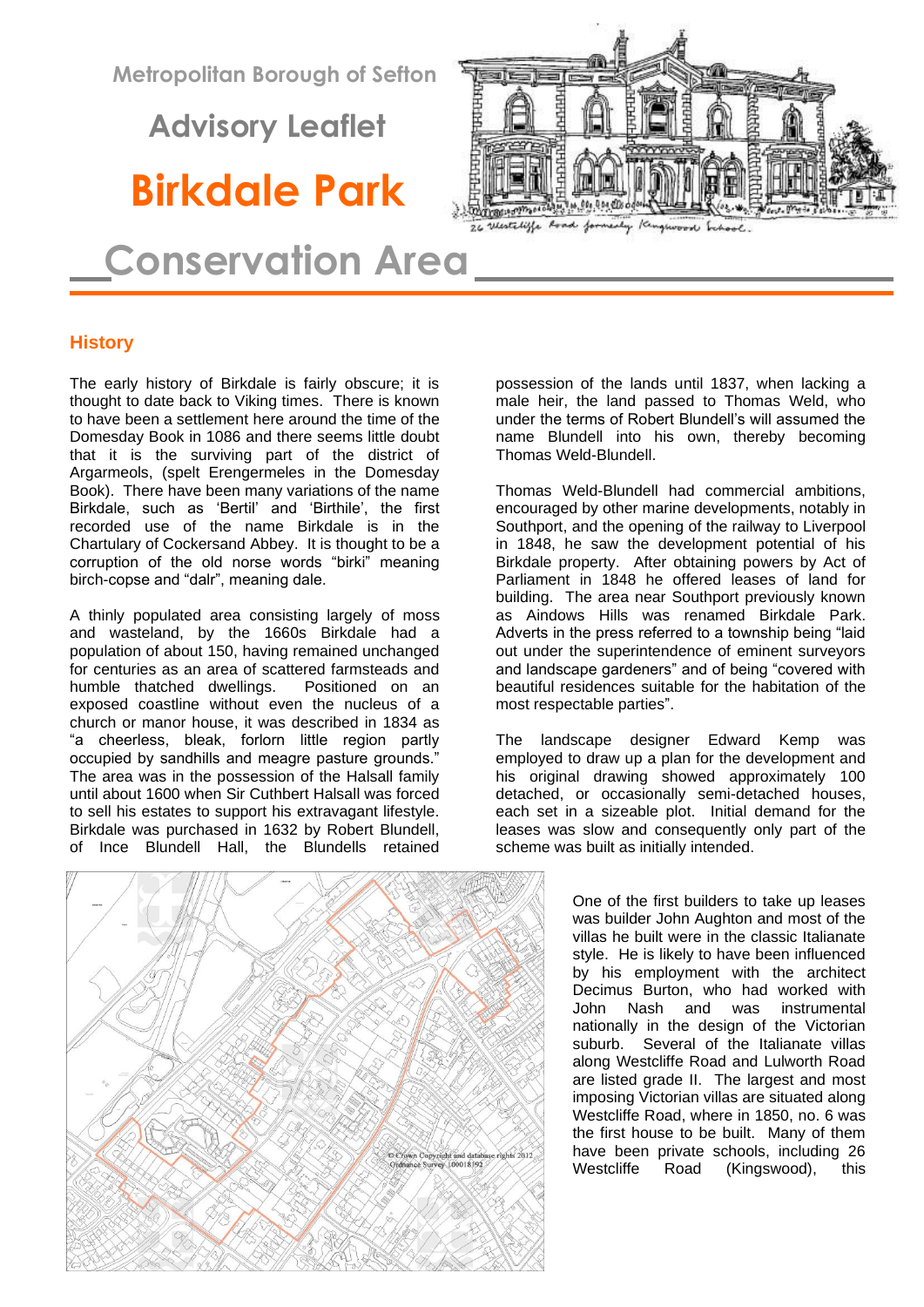impressive villa was built in 1866, becoming a school in 1938. There has been recent re-development on this site to create apartments, although the original building has been retained, and renovated.

By 1856 the total population of Birkdale had risen to 1,100 and an appeal began for funds to build a church in the area. The church of St James, Lulworth Road, was built and consecrated in 1857. Development in Birkdale was so rapid, that by 1865 it was described as "having the characteristics of a separate town…its buildings were on a scale of grandeur and magnificence superior to Southport, many of them occupied by opulent merchants and manufacturers". It had its fashionable parade of Rotten Row, which was comparable to Southport Promenade. In 1894 Birkdale Urban District Council was formed, and in 1912 Birkdale finally amalgamated with Southport.

## **The Conservation Area**

Birkdale Park conservation area was designated in July 2000 and extended in 2008 to include properties along Lord Street West and Southern Road. It is one of four conservation areas in Birkdale, the other three are West Birkdale, Gloucester Road and Birkdale Village.

The Birkdale Park conservation area represents the earliest urban development of Birkdale as a suburb. Modelled on earlier developments such as John Nash's Regents Park, London, it is a very early form of this type in the north-west.

Ornate Italianate villas and large detached Victorian/Edwardian houses (several of which are listed) provide the architectural backdrop to the tree lined streets and mature gardens. The combined planting along public roads and in private gardens was intended to enhance the grandeur and individual character of the houses. Along with the curvature of the roads and the line of brick walls, the overall effect was to emulate the emparked estates of the gentry.

Over the years, some re-development has taken place, certain post-war purpose-built complexes have tended to compromise the area's special qualities, and regrettably some locally important historical buildings have been lost.

It is considered vital to conserve the character of the area, as it is a historically important piece of the borough's townscape, which had a major influence on how Sefton later developed. Conservation area status offers the opportunity to preserve what remains, and enhance the less sympathetic elements.

Whilst Sefton Council recognises that for Conservation Areas to remain "live" and responsive to a changing society, changes must and will occur. Through the planning system the Council undertakes to ensure that changes preserve or enhance the area, and do not result in the loss of character, and any harm is balanced against wider public benefits.



Osnate even pooch at 6 Wesceleffe Road.

## **Additional Planning Powers**

Within the Conservation Area the following additional planning powers apply:-

## **If a building is a Listed Building additional special controls will also apply.**

- Any proposal involving the demolition of any building, wall or other structure within the Conservation Area (with minor exceptions) will require planning permission.
- Anyone wishing to cut down, top, lop or uproot a tree with a stem diameter of 75mm or greater measured at 1.5m above ground level, must give the Local Planning Authority six weeks written notice of their intention to do so (a "Section 211 notice" under the Town and Country Planning Act 1990) subject to specific exemptions. Within this time the Authority may grant consent for the proposed work, or they may consider making a Tree Preservation Order. It is an offence to carry out tree works without permission.
- There are greater restrictions over 'permitted development' rights for the alteration and enlargement of dwellinghouses, and on the provision, alteration or improvement of outbuildings within their curtilage.
- Dormer windows will require planning permission, and in some cases, other changes to roofs and chimneys may require planning permission.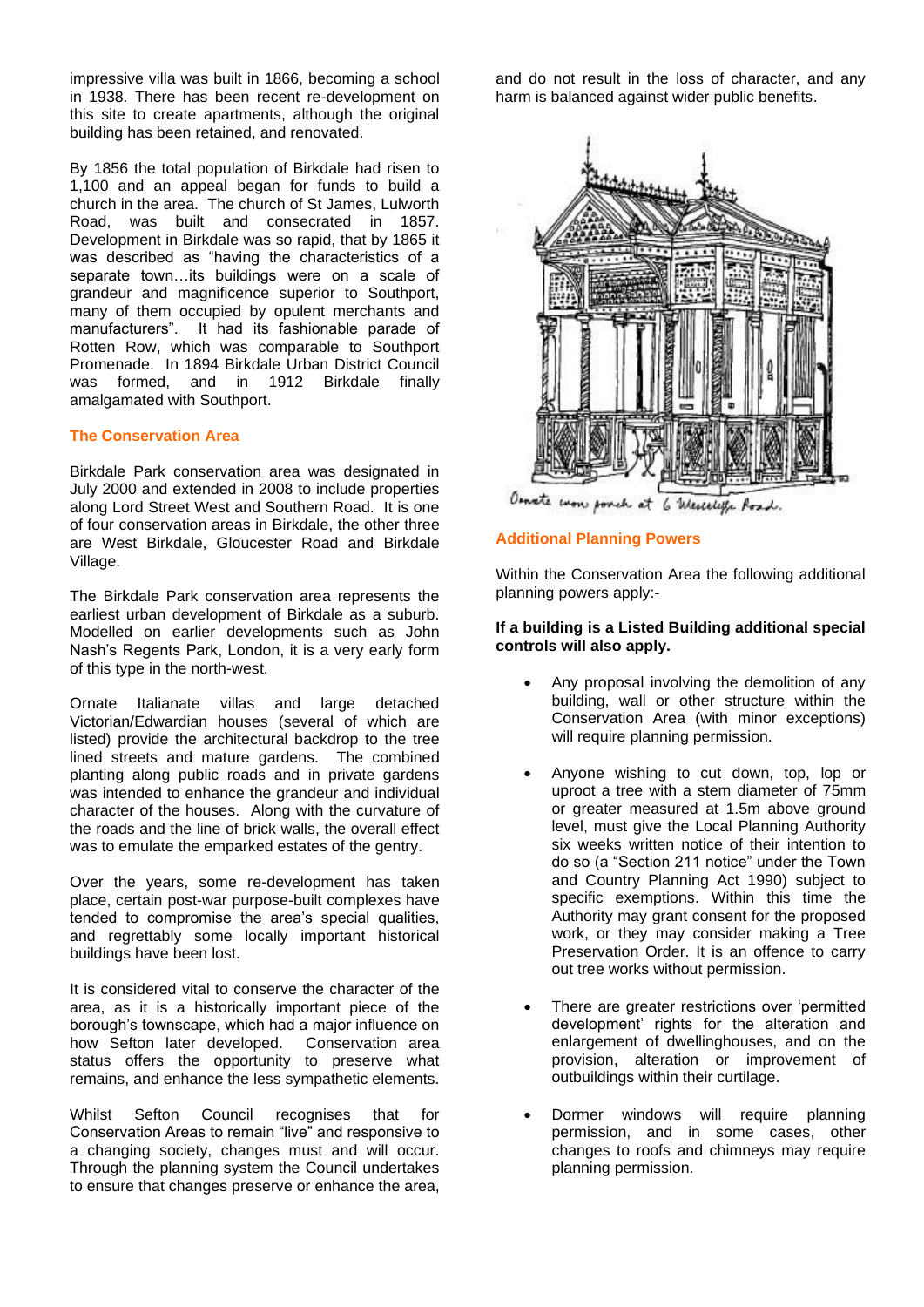- The cladding of any part of external walls in stone, artificial stone, pebble dash, render, timber, plastic would require planning permission.
- Planning permission is needed for satellite dishes where they are to be located on a chimney, wall or roof slope which faces onto a highway.
- Micro-generation (e.g. wind turbines/solar panels) installations will require planning permission in some cases.

For up to date advice on what needs planning permission go to [www.planningportal.co.uk](http://www.planningportal.co.uk/) In determining applications for the development of land and alterations or extensions to buildings within the Birkdale Park Conservation Area the Council will pay special regard to:-

- The retention, replacement and restoration of historical details and features of the buildings and their gardens including layout, boundary walls and landscaping.
- The design and detail of extensions and alterations to existing buildings which will be expected to be in sympathy with the architectural and historic character of the building as a whole and to the setting of that building.
- The detailed design of any new building (including form, massing, scale and materials) and its integration with its immediate surroundings and the special architectural and visual qualities of the Conservation Area.
- The retention and preservation of existing trees and the provision of further appropriate landscaping.
- The retention and enhancement of views into and out of the area, vistas within the area and the general character and appearance of the street scene and roofscape.

## **Guidance Notes for planning applications and use of materials:**

## **Pre-Application Advice**

You can request advice from the planning department prior to submitting a formal application. In some cases we make a charge for this service. Forms are available on the Council's website.

## **Planning Applications**

A Heritage Statement will be needed to support your planning application, this should include an explanation of what the significance of the property is, and what impact the proposals have on that significance.

Outline applications will not usually be considered.

## **Demolition**

The demolition or redevelopment of any building of individual or group value will not be permitted unless the Local Planning Authority is satisfied that the building cannot be used for any suitable purpose and it is not important enough to merit the costs involved in its preservation. Any consent to demolish would normally be conditional on the building not being demolished before a contract is made to carry out redevelopment. This redevelopment must be of a high standard of design.

#### **New development on vacant sites**

Any new development should be conceived with the original layout, architectural character and scale of the area in mind. Early discussions with the Planning Department are advised prior to any design work being commenced. The services of a qualified architect are strongly recommended.

#### **Conversion of existing buildings**

Where planning permission to convert buildings into new uses is sought, the new use and internal layout of the building should be carefully considered. Particular attention will be paid to the building's external appearance, use of materials, the layout of gardens and car parks and the position of bin stores.

Every effort should be made to minimise external alterations, such as fire escapes and new windows (including dormer windows). Where external changes are required it should be made to a non-prominent elevation. Alterations or extensions should use the carefully chosen materials that match/complement the building. Again, the services of a qualified architect are strongly recommended.



 $1e, 2$  full ed R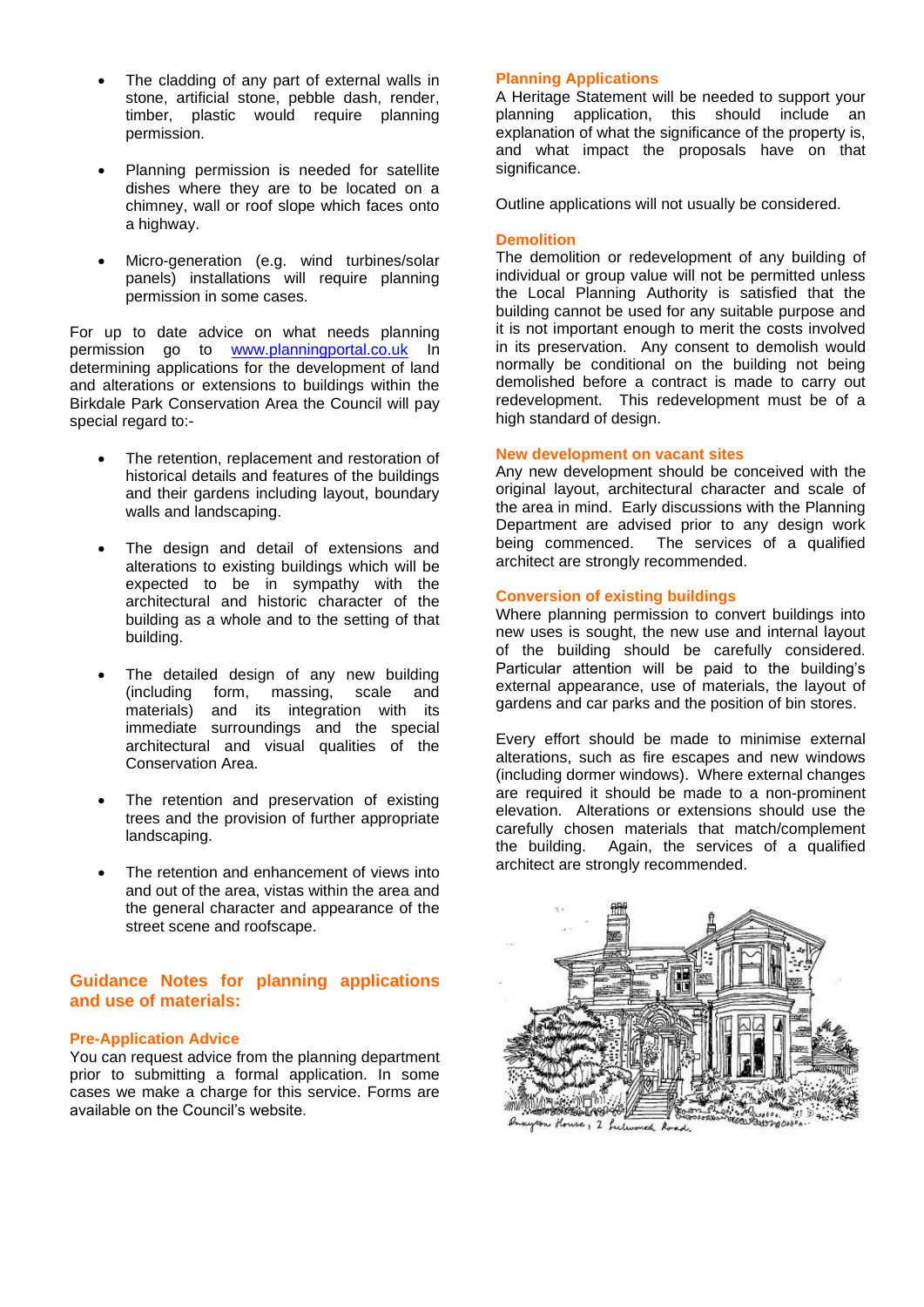## **External alterations to existing buildings including extensions**

The following deals with some of the details of alterations and extensions to buildings.

#### **Windows**

There are a number of types and styles of original windows to the area. They should be retained and renovated where possible. If all or part of any window needs to be replaced it should match the original design. Care should be taken to ensure that 'reveals' are retained. This is important for practical (weather protection) as well as aesthetic reasons. If additional windows are essential, they should be restricted to the non-prominent elevations. Their size and proportion should match the original windows.

When repairing/replacing windows care must be taken to retain and restore details. Imitation 'leaded' lights should always be avoided whilst aluminium and UPVC windows have a different surface finish, are likely to have different detailing and proportions to the existing and consequently are likely to detract from the character of the building.

#### **Dormer Windows**

New dormer windows are not generally accepted unless they can be shown to complement the original design. Any new dormer windows must be wellproportioned and kept to non-prominent elevations. Any new cladding must match roofing materials.

#### **Wall Surfaces**

Brickwork and stonework should not be painted or rendered. Areas of brickwork or stonework requiring renewal should be repaired or replaced in their original form or pattern. Brick pointing should be compatible with existing construction, which is generally flush finish. Repointing should be carried out with lime mortar rather than cement to prevent softer bricks from deteriorating. Where stonework is to be cleaned, professional advice should be sought as the incorrect choice of treatments can result in damage.

Brick and terracotta features such as keystones, corbels, finials and leaf designs should be retained wherever possible. Cladding of brickwork in stone, artificial stone, pebble dash, render, timber, plastic or tiles is not permitted for practical as well as aesthetic reasons and the use of bright obtrusive colours for stucco render should be avoided. If missing or damaged, stucco or plaster mouldings and similar details should be replaced in their original form or pattern. Care should be taken to use correct mixes and finishing coats.

Stucco render or plaster mouldings and similar details should be replaced in their original form or pattern if missing or damaged. Care should be taken to use correct mixes and finishing coats. Dry dash or pebble dash is typical of some late 19th or early 20th century buildings and any repair should be to a similar finish.

#### **Roofs**

Original rooflines and profiles should be maintained. Any renewals or repairs should use reclaimed or new materials to match the original roof covering. Care should be taken to retain roof features such as decorated ridge tiles, eaves and gables details.

#### **Chimneys**

In most cases, the original chimney stacks and pots form an integral part of the design of buildings and create an interesting 'roofscape'. It is important, therefore, to opt for repairing rather than dismantling stacks if no longer in use. If the stacks become unsafe, then they should be taken down and rebuilt to the original height and design taking care to replace chimney pots.

#### **Satellite Dishes and Aerials**

Aerials and satellite dishes should be located as sensitively as possible and should avoid main street elevations.

#### **Front Doors**

Original doors and door surrounds should be retained and repaired wherever possible. Replacements should be to a sympathetic design. Wooden moulded and panelled doors are likely to be the most suitable. "Georgian style" doors with imitation semi-circular fanlights and uPVC should be particularly avoided. Care should be taken to retain and repair details around openings, such as architraves, thresholds, transoms and fanlights.

#### **Porticoes and Porches**

These features should be retained and repaired where necessary. Mineral felt or other similar roofing materials should not be used. Where new porches and porticoes are proposed they should be appropriately designed with materials that are sympathetic to the age and style of the building, Where porches are not part of the original design of the building, their addition should be avoided.

#### **Boundary Walls, Fences, Gates and Gate Posts**

Original brick and stone boundary walls, including their stone or terracotta copings, should be repaired or rebuilt to the original design, using reclaimed or matching materials. Boundary walls and gateposts should not be painted, this has a poor visual appearance and can trap moisture which will cause deterioration.

Wooden fences or railings should not be installed above existing walls, particularly along frontages. The street scene can be 'softened' and enhanced by the planting of boundary hedges, which has the added benefit of improving privacy.

Openings in boundary walls should be kept to a minimum especially on principal street elevations so